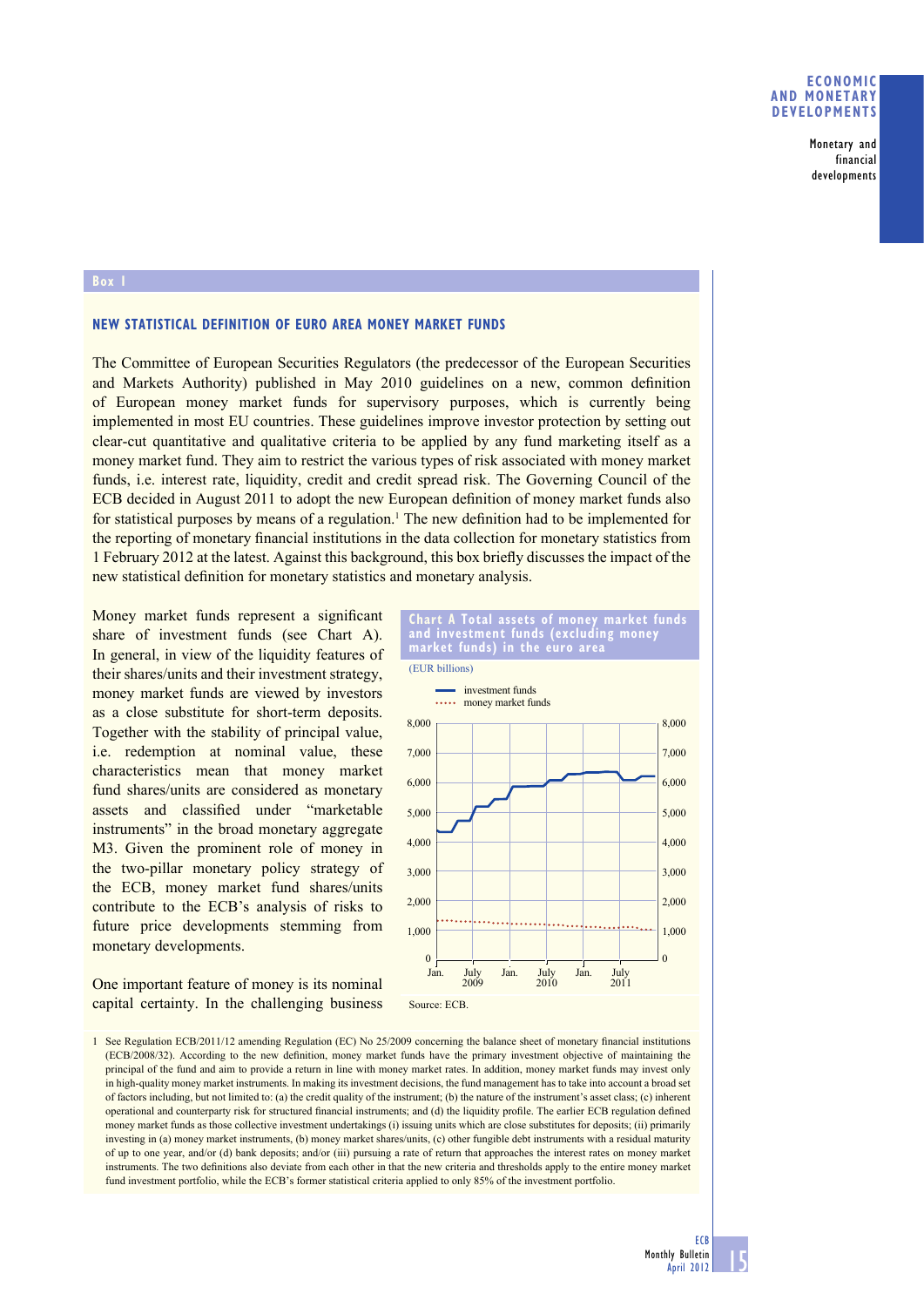environment for money market funds during episodes of the financial crisis, the nominal capital certainty of some money market fund shares/units was called into question. Funds that used innovative financial products with the aim of achieving a better risk/return profile than the majority of funds using a more traditional investment approach were particularly affected. The lack of nominal capital certainty and the unconventional characteristics of these particular funds put the business model of money market funds and their reputation as an investment class at risk. This has contributed to sizeable outflows from such funds in the course of the financial crisis. Moreover, it has hampered the substitutability of money market fund shares/units for other M3 components, thus limiting their degree of "moneyness".

### **Impact of the new definition on monetary aggregates**

Preliminary estimates suggest that the change in the definition brought about by the new regulation significantly alters the picture of the money market fund industry in some Member States. In particular, in Ireland and Luxembourg, the redefined money market fund industry was approximately 28% and 22% smaller respectively in terms of the total net asset value. The overall impact of changes to the reporting population in the euro area amounts to a reduction of  $\epsilon$ 193.7 billion (18%) of the money market fund sector's total net asset value since July 2011.

Turning to the impact of the new definition on the monetary aggregate M3, only money market fund shares/units held by the euro area resident money-holding sector are affected. Given that in some countries, such as Ireland and Luxembourg, the change in the composition of the reporting population mainly applies to fund shares/units held by non-euro area residents and other MFIs (with MFIs being classified as part of the money-issuing sector), the impact on monetary aggregates is much smaller. The effect on the money market fund shares/units held by the euro area money-holding sector is equivalent to a reduction of only about  $E(69)$  billion, corresponding to 0.7% in terms of M3 outstanding amounts in February 2012. Importantly, there has been no

direct effect on M3 transactions and growth rates, as the change in the reporting population was corrected for through statistical reclassifications, shifting these funds from the money market to the investment fund sector. It should be noted, however, that, in addition to funds that have been reclassified under the investment fund sector, there are also money market funds that have adapted their investment policy in response to the new supervisory definition. This may have had a certain, albeit smaller, impact on the data, although the actual effect is difficult to disentangle from other factors that may have influenced the development of the money market fund sector, for example the low interest rate environment.

As shown in Chart B, the contribution of money market fund shares/units to the annual growth rate of M3 has been, overall, limited. Consequently, any potential distortion in the





**16**